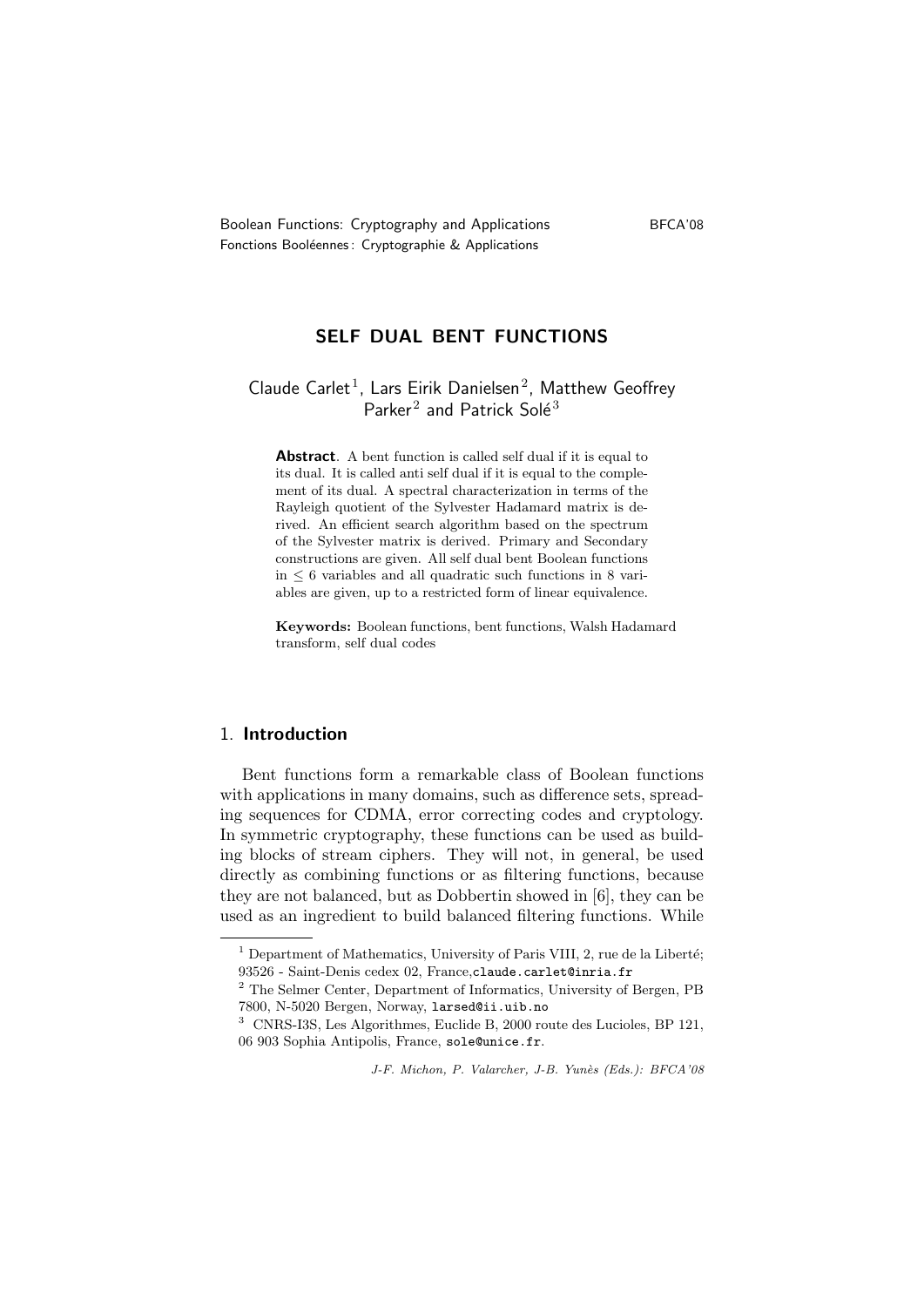this class of Boolean functions is very small compared to the class of all Boolean functions it is still large enough to make enumeration and classification impossible if the number of variables is ≥ 10. It is therefore desirable to look for subclasses that are more amenable to generation, enumeration and classification.

A subclass that has received little attention since Dillon's seminal thesis [6] is the subclass of those Boolean functions that are equal to their dual ( or Fourier transform in Dillon's terminology). We call these self dual bent functions. Of related interest are those bent functions whose dual is the complement of the function. We call these anti self dual bent functions. In this work we characterize the sign functions of these two class of functions as the directions where extrema of the Rayleigh quotient of the Sylvester type Hadamard matrix occur, or, equivalently, as eigenvectors of that matrix. This spectral characterization allows us to give a very simple and efficient search algorithm, that makes it possible to enumerate and classify all self dual bent function for  $\leq 6$  variables and all quadratic such functions in 8 variables. The computational saving on the exhaustive search is doubly exponential in n. We derive primary constructions (Maiorana Mac-Farland and Dillons's partial spreads), secondary constructions (going from bent function in *n* variables to self dual or anti self dual bent functions in  $n+m$  variables) and class symmetries (operations on Boolean functions that preserve self duality or anti self duality). The subclass of the Maiorana MacFarland class of bent functions exhibits interesting connections with self-dual codes, a fact which was our original motivation at the start of the study: to connect the duality of codes with the duality of Boolean functions. This appears also in the section on class symmetries.

The material is organized as follows. Section 2 collects the notation and definitions that we need for the rest of the paper. Section 3 contains the characterization in terms of Rayleygh quotient and the bounds on that quantity for an odd number of variables. Section 4 looks into constructions, first primary then secondary. Section 5 describes the search algorithm and establishes the symmetry between self dual and anti self dual bent functions. The numerical results are listed in section 6.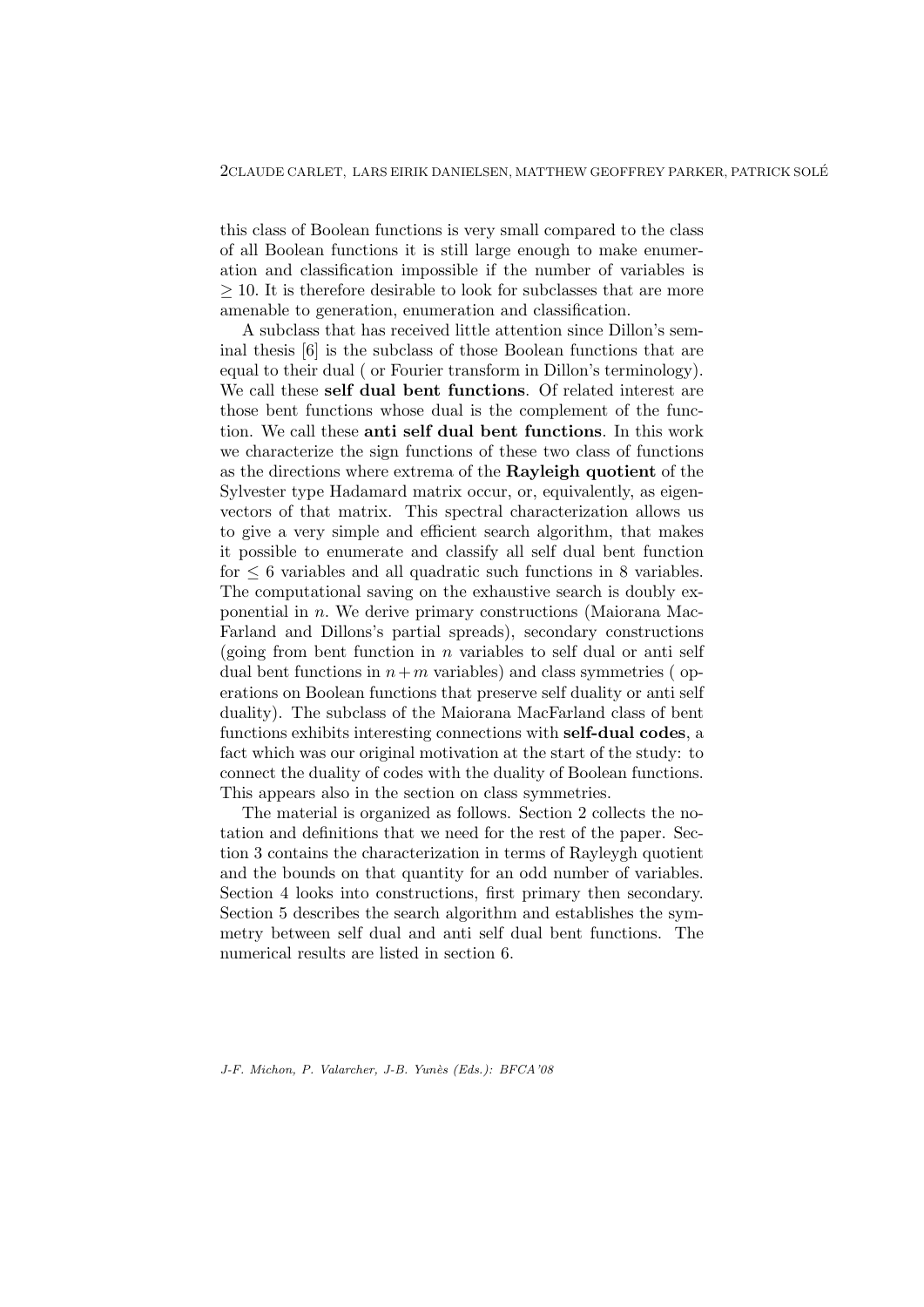## 2. Definitions and Notation

A **Boolean function** f in n variables is any map from  $\mathbb{F}_2^n$  to  $\mathbb{F}_2$ . Its sign function is  $F := (-1)^f$ , and its Walsh Hadamard transform (WHT) can be defined as

$$
\hat{F}(x) := \sum_{y \in \mathbb{F}_2^n} (-1)^{f(y) + x \cdot y}.
$$

When  $F$  is viewed as a column vector the matrix of the WHT is the Hadamard matrix  $H_n$  of Sylvester type, which we now define by tensor products. Let

$$
H:=\left(\begin{array}{cc} 1 & 1 \\ 1 & -1 \end{array}\right).
$$

Let  $H_n := H^{\otimes n}$  be the n- fold tensor product of H with itself and  $\mathcal{H}_n := H^{\otimes n}/2^{n/2}$ , its normalized version. Recall the Hadamard property

$$
H_n H_n^T = 2^n I_{2^n},
$$

where we denote by  $I_M$  the M by M identity matrix. A Boolean function in *n* variables is said to be **bent** if and only if  $\mathcal{H}_nF$  is the sign function of some other Boolean function. That function is then called the **dual** of f and denoted by  $\tilde{f}$ . The sign function of  $\tilde{f}$  is henceforth denoted by  $\tilde{F}$ . If, furthermore,  $f = \tilde{f}$ , then f is self dual bent. This means that its sign function is an eigenvector of  $\mathcal{H}_n$  attached to the eigenvalue 1. Similarly, if  $f = \tilde{f} + 1$  then f is anti self dual bent. This means that its sign function is an eigenvector of  $\mathcal{H}_n$  attached to the eigenvalue  $-1$ .

## 3. A characterization

Define the Rayleigh quotient  $S_f$  of a Boolean function f in n variables by the character sum

$$
S_f := \sum_{x,y \in \mathbb{F}_2^n} (-1)^{f(x) + f(y) + x \cdot y} = \sum_{x \in \mathbb{F}_2^n} F(x) \hat{F}(x)
$$

Theorem 1. Let n denote an even integer and f be a Boolean function in n variables. The modulus of the character sum  $S_f$  is at most  $2^{3n/2}$  with equality if and only if f is self dual bent or anti self dual bent.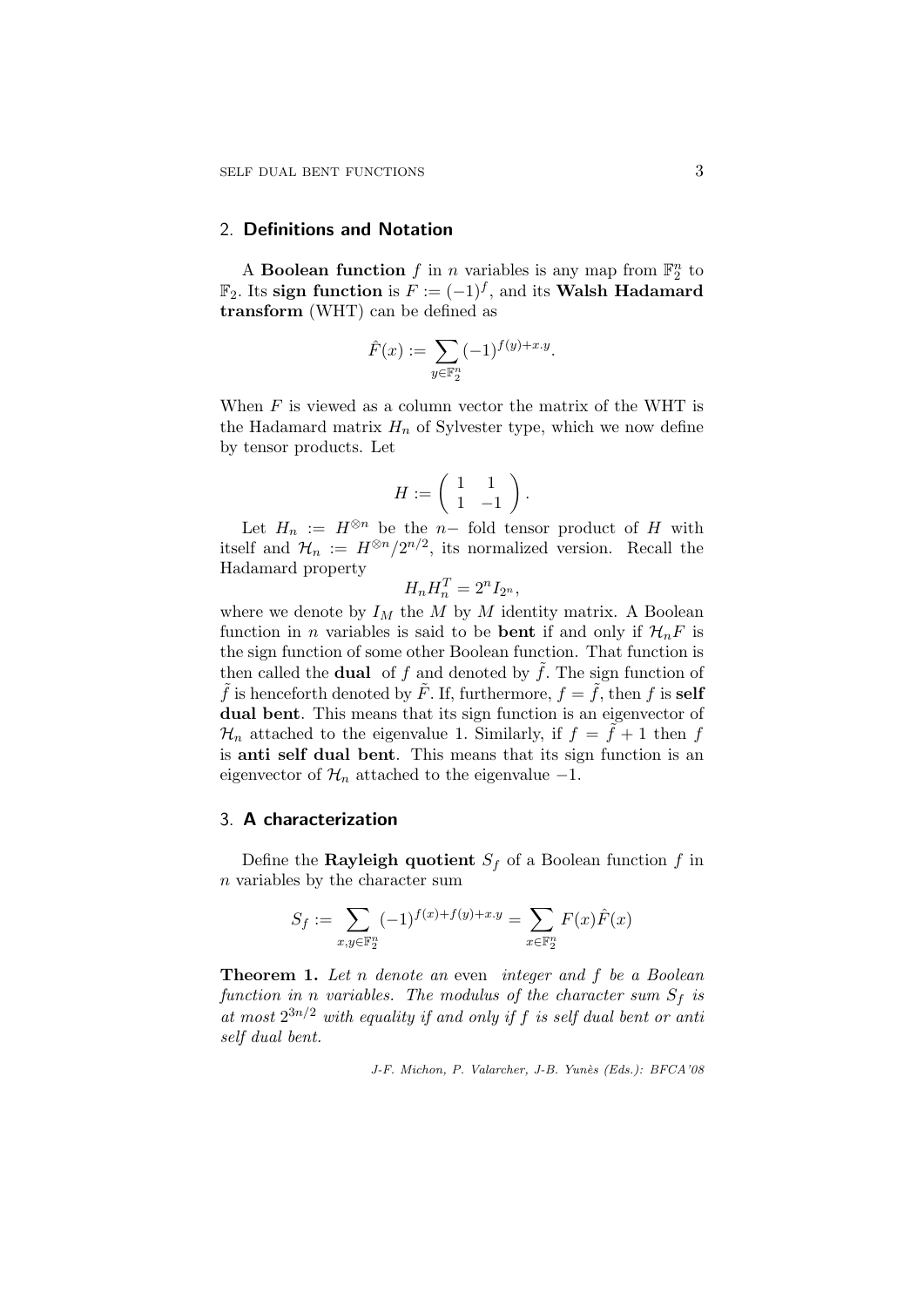**Proof.** The triangle inequality yields

$$
|\sum_{x,y} (-1)^{f(x)+f(y)+x.y}|\leq \sum_x |\sum_y (-1)^{f(x)+f(y)+x.y}|
$$

By Cauchy Schwarz inequality the latter sum is at most

$$
\sqrt{2^n \sum_{x} (\sum_{y} (-1)^{f(x)+f(y)+x.y})^2}
$$

which, by Parseval identity  $(\sum_{x}(\hat{F}(x))^{2} = 2^{2n})$  equals  $2^{3n/2}$ . So,  $S_f \leq 2^{3n/2}$ , with equality only if there is equality in these two inequalities. Equality holds in the Cauchy Schwarz inequality if and only if  $|F(x)\hat{F}(x)| = |\hat{F}(x)|$  is a constant function of x that is if and only if  $f$  is bent. Equality in the triangle inequality holds then if and only if the sign of  $F(x)\hat{F}(x) = 2^{n/2}F(x)\hat{F}(x)$  is a constant function of  $x$  that is if and only if, furthermore,  $f$  is self dual ( + sign) or anti self dual ( $-$  sign).  $\square$ 

By using the sign function  $F$  of  $f$  we can write

$$
S_f = \sum_{x \in \mathbb{F}_2^n} F(x)\hat{F}(x) = \langle F, H_n F \rangle.
$$

The standard properties of the Rayleygh quotient attached to the real symmetric matrix  $H_n$  show that the maximum (resp. minimum) of  $S_f$  are obtained for F an eigenvector of  $H_n$  attached to a maximum (resp. minimum) eigenvalue of  $H_n$ , which are, by Lemma 1 below,  $2^{n/2}$  (resp.  $-2^{n/2}$ ). See for instance [4, p.198] or any textbook in Numerical Analysis for basic definition and properties of the Rayleigh quotient of an hermitian matrix. Alternatively, by using Lemma 1 below, the orthogonal decomposition in eigenspaces of  $H_n$  yields  $F = F^+ + F^-$ , with  $F^{\pm} \in Ker(H_n \pm 2^{n/2}I_{2^n}), \text{ and } \langle F, F \rangle = \langle F^+, F^+ \rangle + \langle F^-, F^- \rangle.$ Plugging this decomposition into  $S_f$  gives

$$
S_f = 2^{n/2} \langle F^+, F^+ \rangle - 2^{n/2} \langle F^-, F^- \rangle,
$$

and by the triangle inequality,  $|S_f| \leq 2^{3n/2}$ , with equality if and only if  $F = F^+$  or  $F = F^-$ .

Proposition 1. The Hamming distance between a self dual bent function  $f_1$  and an antiselfdual bent function  $f_2$ , both of n variables, is  $2^{n-1}$ .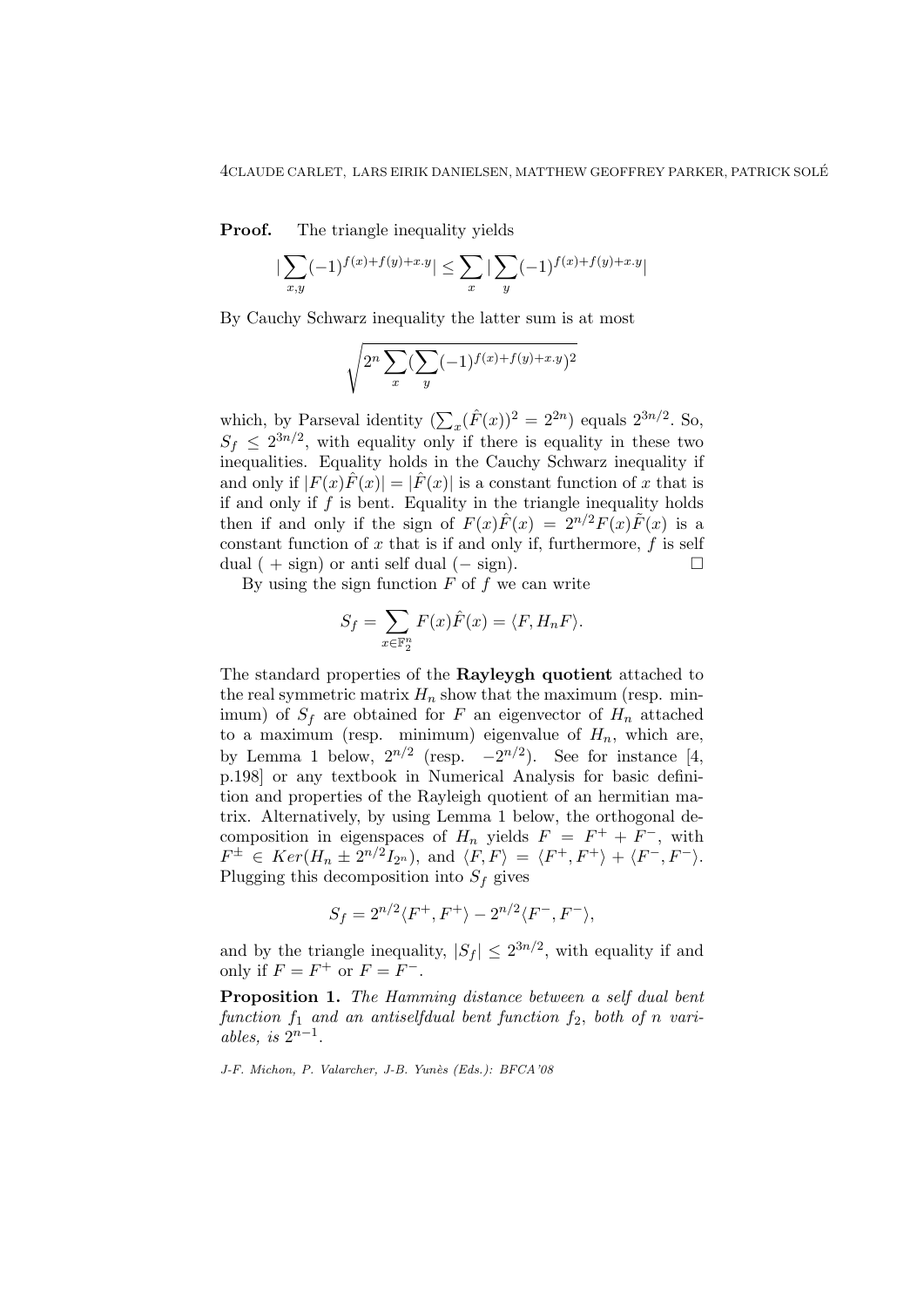**Proof.** Let  $F_1$  (resp;  $F_2$ ) denote the sign function of  $f_1$  (resp;  $f_2$ .). On the one hand

$$
\langle F_1, H_n F_2 \rangle = -2^{n/2} \langle F_1, F_2 \rangle,
$$

by anti self duality of  $f_2$ . On the other hand by self adjunctness of  $H_n$ , we have

$$
\langle F_1, H_n F_2 \rangle = \langle H_n F_1, F_2 \rangle,
$$

which equals  $2^{n/2}\langle F_1, F_2 \rangle$ , by self duality of  $f_1$ . Since

$$
\langle F_1, F_2 \rangle = -\langle F_1, F_2 \rangle = 0,
$$

the result follows.  $\Box$ 

An interesting open problem is to consider the maximum of  $S_f$ for *n* odd, when the eigenvectors of  $H_n$  cannot be in  $\{\pm 1\}^n$ . In that direction we have

Theorem 2. The maximum Rayleygh quotient of a Boolean function g in an odd number of variables n is at least  $S_g \geq 2^{(3n-1)/2}$ .

**Proof.** Let  $F$  be the sign function of a self dual bent function in  $n-1$  variables, so that  $H_{n-1}F = 2^{(n-1)/2}F$ . Define a Boolean function in *n* variables by its sign function  $G = (F, F)$ . Write  $H_n = H \otimes H_{n-1}$ , to derive

$$
H_nG = (2H_{n-1}F, 0)^t = (2^{(n+1)/2}F, 0)^t.
$$

Taking dot product on the left by G yields

$$
S_g = 2^{(n+1)/2} F^t F = 2^{(n+1)/2} 2^{n-1} = 2^{(3n-1)/2}.
$$

 $\Box$ 

## 4. Constructions

# 4.1. Primary Constructions

#### 4.1.1. Maiorana McFarland

A general class of bent functions is the Maiorana McFarland class, that is functions of the form

$$
x \cdot \phi(y) + g(y)
$$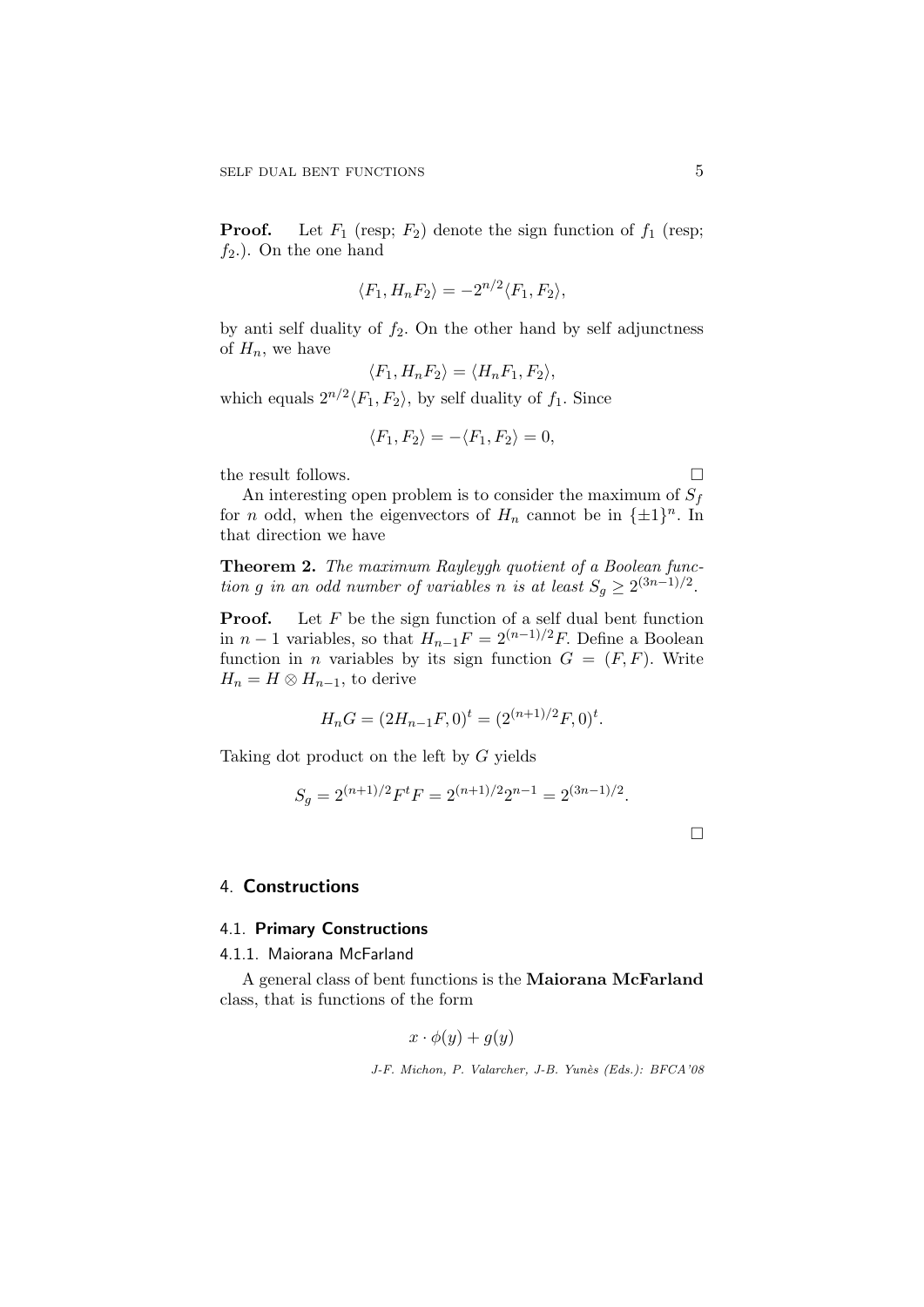with x, y dimension  $n/2$  variable vectors,  $\phi \in GL(n/2, 2)$  and q arbitrary Boolean. In the following theorem  $L<sup>t</sup>$  denote the transpose of L.

Theorem 3. A Maiorana McFarland function is self dual bent (resp. anti self dual bent) if and only if  $g(y) = b \cdot y + \epsilon$  and  $\phi(y) =$  $L(y)+a$  where L is a linear automorphism satisfying  $L\times L^t=I_{n/2}$ ,  $a = L(b)$ , and a has even (resp. odd) Hamming weight. In both cases the code of parity check matrix  $(I_{n/2}, L)$  is self dual and  $(a, b)$ one of its codewords. Conversely, to the ordered pair  $(H, c)$  of a parity check matrix H of a self dual code of length n and one of its codewords c can be attached such a Boolean function.

**Proof.** The dual of a Maiorana-McFarland bent function  $x \cdot$  $\phi(y) + g(y)$  is equal to  $\phi^{-1}(x) \cdot y + g(\phi^{-1}(x))$  [1]. If the function f is self-dual then g and  $\phi$  must be affine, that is,  $g(y) = b \cdot y + \epsilon$  and  $\phi(y) = L(y) + a$  (where L is a linear automorphism). Then f is self-dual if and only if, for every  $x, y \in \mathbb{F}_2^{n/2}$  $x^2$ :  $x \cdot (L(y)+a)+b \cdot y+\epsilon =$  $y \cdot L^{-1}(x+a) + L^{-1}(x+a) \cdot b + \epsilon$ , that is, for every  $x, y \in F_2^{n/2}$  $\frac{2^{n/2}}{2}$  $x \cdot L(y) = y \cdot L^{-1}(x)$  (i.e.  $L \times L^t = I_n$ ),  $a = L(b)$  and b has even weight.  $\Box$ 

Any self-dual code of length  $n$  gives rise to  $K$  parity check matrices, and each such distinct parity check matrix gives rise to  $2^{n/2-1}$  self-dual bent functions, and  $2^{n/2-1}$  anti self-dual bent functions. Thus, any self-dual code of length n gives rise to  $K \times 2^{n/2-1}$ self-dual bent functions, and the same number of anti self-dual bent functions, to within variable re-labelling. All such functions are quadratic. It is possible to both classify and/or enumerate this class given a classification and/or enumeration of all self-dual codes, coupled with a method to classify and/or enumerate all distinct parity check matrices for each code. One way of performing this last task is to generate all edge-local complementation (ELC) orbits [3], to within re-labelling of vertices, for the bipartite graph associated with each distinct self-dual code of size n. For each of self-dual and nega self-dual, enumeration would then be realised by summing the orbit sizes and then multiplying the result by  $2^{n/2-1}$ , and classification would be realised by listing each member in the union of orbits. Each member of such a list would then be a RM(2, n) coset leader for a coset of  $2^{n/2-1}$  self-dual and  $2^{n/2-1}$  nega self-dual quadratic Boolean functions.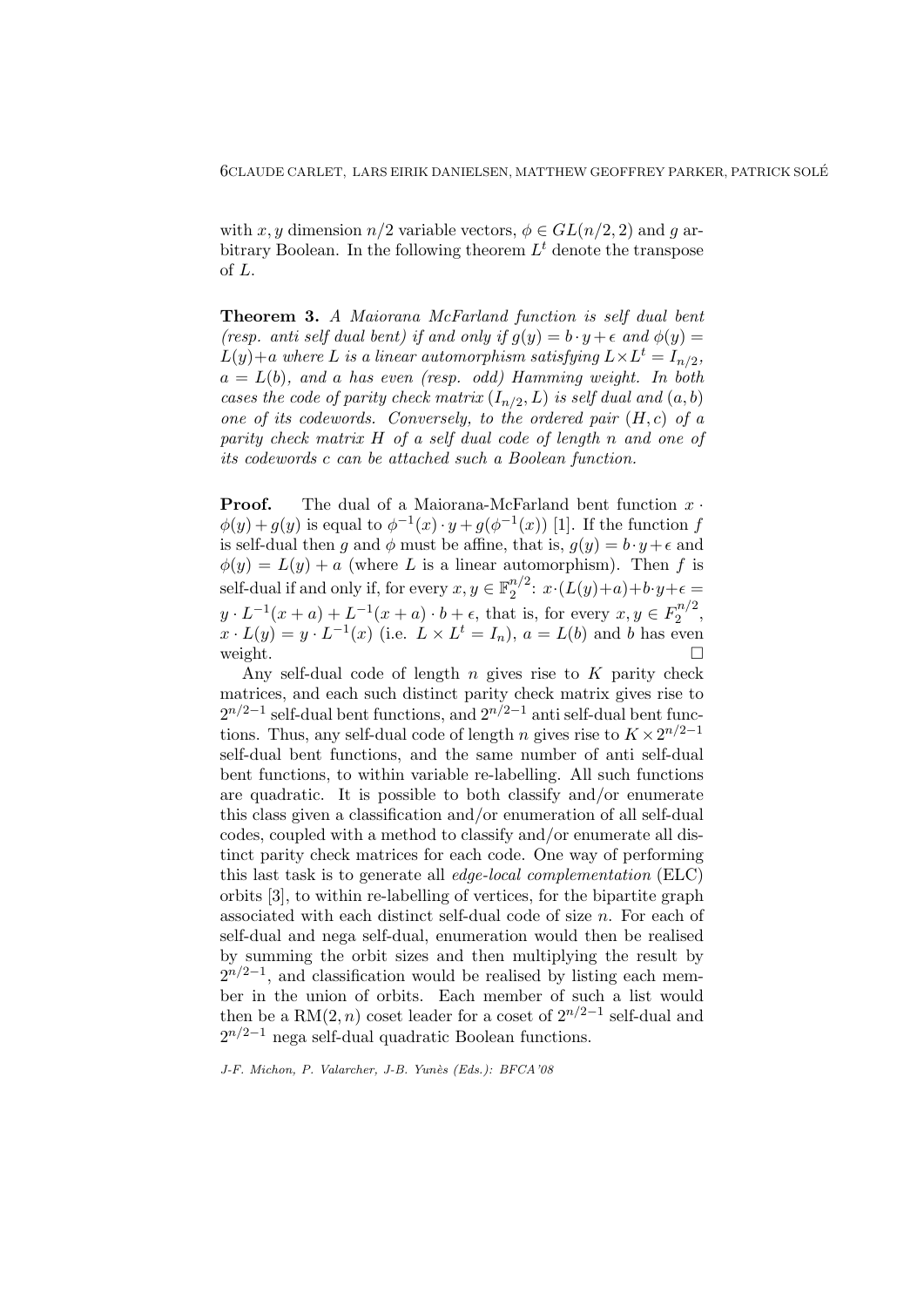## 4.1.2. Dillon's partial spreads

Let  $x, y \in \mathbb{F}_{2^{n/2}}$ . The class denoted by  $\mathcal{PS}_{ap}$  in [1] consists of so-called Dillon's function of the type

$$
f(x, y) = g(x/y)
$$

with the convention that  $x/y = 0$  if  $y = 0$ , and where g is balanced and  $q(0) = 0$ .

Theorem 4. A Dillon function is self dual bent if g satisfies  $g(1) = 0$ , and, for all  $u \neq 0$  the relation  $g(u) = g(1/u)$ . There are exactly  $\binom{2^{n/2-1}-1}{2^{n/2-2}}$  $\binom{n/2-1}{2n/2-2}$  such functions.

**Proof.** By [1] the dual of a Dillon function is obtained by exchanging the roles of x and y. Define g by its values on pairs  $u$ ,  $1/u$ for u different from zero and one. Counting and balancedness implies then that  $g(1) = 0$  and that the number of such pairs where g takes the value one is  $\binom{2^{n/2-1}-1}{2^{n/2-2}}$  $\mathbb{Z}_{2^{n/2-2}}^{n/2-1-1}$ . The result follows.

By complementing functions one may go beyond the  $PS_{an}$  class.

**Corollary 1.** Let g be a function from  $\mathbb{F}_{2^{n/2}}$  down to  $\mathbb{F}_2$ , that satisfies  $g(1) = g(0)$ , and, for all  $u \neq 0$  the relation  $g(u) = g(1/u)$ . If  $g$  is balanced then with the same convention as above the function  $f(x, y) = g(x/y)$  is self dual bent.

#### 4.2. Secondary Constructions

#### 4.2.1. Class symmetries

In this section we give class symmetries that is operations on boolean functions that leave the self dual bent class invariant as a whole. Define, following  $[7]$ , the orthogonal group of index n over  $\mathbb{F}_2$  as

$$
\mathcal{O}_n := \{ L \in GL(n, 2) \& LL^t = I_n \}.
$$

Observe that  $L \in \mathcal{O}_n$  if and only if  $(I_n, L)$  is the generator matrix of a self dual binary code of length  $2n$ . Thus, for even n, an example is  $I_n + J_n$  with  $J_n$  = all-one matrix.

Theorem 5. Let f denote a self dual bent function in n variables. If  $L \in \mathcal{O}_n$  and  $c \in \{0,1\}$  then  $f(Lx) + c$  is self dual bent.

**Proof.** Set  $g(x) := f(Lx) + c$ . The Walsh Hadamard transform of that function is

$$
\hat{G}(x) = (-1)^{c} \hat{F}(L(x)) = (-1)^{f(Lx) + c} = (-1)^{g(x)},
$$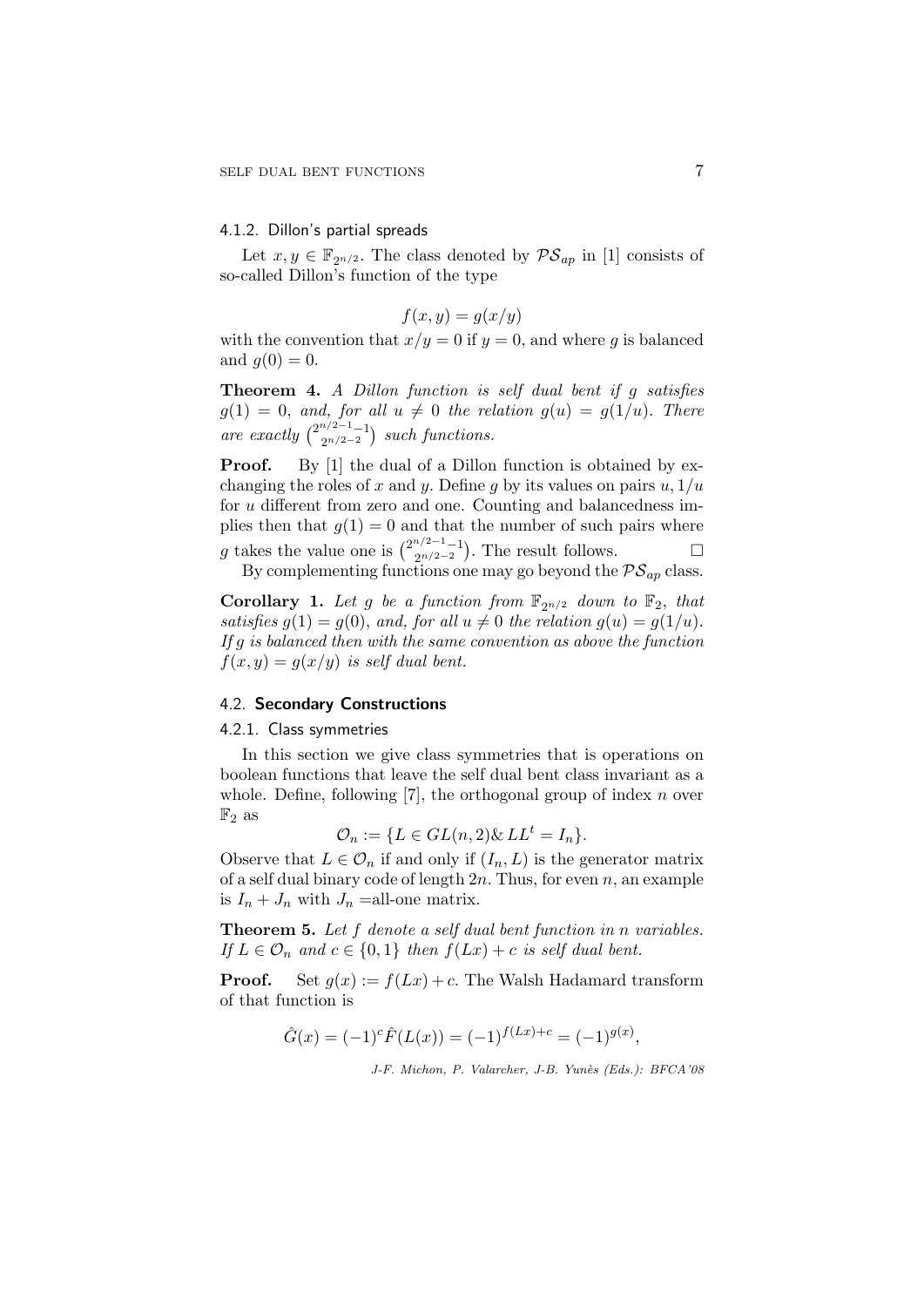where the first equality holds by a change of variable involving  $L^{-1} = L^T$ , and the last before last by self duality of f.

Recall that a function is I-bent if it has flat spectrum wrt some unitary transform U obtained by tensoring m matrices  $I_2$  and  $n - m$  matrices  $\mathcal{H}_1$  in any order [8], for some  $m \leq n$ .

Theorem 6. Let f denote a self dual bent function in n variables, that is furthermore I-bent. Its I-bent dual is self dual bent.

**Proof.** By definition, there is an unitary matrix  $U$  and a Boolean function g such that  $U(-1)^f = (-1)^g$ . The result then follows from the fact that U commutes with  $\mathcal{H}_n$ .

$$
\mathcal{H}_n(-1)^g = \mathcal{H}_n U(-1)^f = U \mathcal{H}_n(-1)^f = U(-1)^f
$$

where the last equality comes from the self duality of  $f$ .

#### 4.2.2.  $n + m$  variables from n variables and m variables

For this subsection define the duality of a bent function to be 0 if it is self dual bent and 1 if it is anti self dual bent. If  $f$  and  $g$ are Boolean functions in  $n$  and  $m$  variables, repectively, define the direct sum of f and g as the Boolean function on  $n+m$  variables given by  $f(x) + g(y)$ . The following result is immediate, and its proof is omitted. Still it shows that self dual and anti self dual bent functions cannot be considered separately.

**Proposition 2.** If f and g are bent functions of dualities  $\epsilon$  and  $\nu$ their direct sum is bent of duality  $\epsilon + \nu$ .

A more general construction involving four functions can be found in [2]. If  $f_1, f_2$  and  $g_1, g_2$  are a pair of Boolean functions in  $n$  and  $m$  variables, respectively, define the **indirect sum** of these four functions by

$$
h(x,y) := f_1(x) + g_1(y) + (f_1 + f_2(x))(g_1 + g_2(y)).
$$

**Theorem 7.** If  $f_1, f_2$  (resp.  $g_1, g_2$ ) are bent functions of dualities both  $\epsilon$  (resp. both  $\nu$ ) their indirect sum is bent of duality  $\epsilon + \nu$ . If  $f_1$  is bent and  $f_2 = f_1^{\perp} + \epsilon$  for some  $\epsilon \in \{0, 1\}$ , and  $g_1$  is self dual bent and  $g_2$  is anti self dual bent, then the indirect sum of the four functions is self dual bent of duality  $\epsilon$ .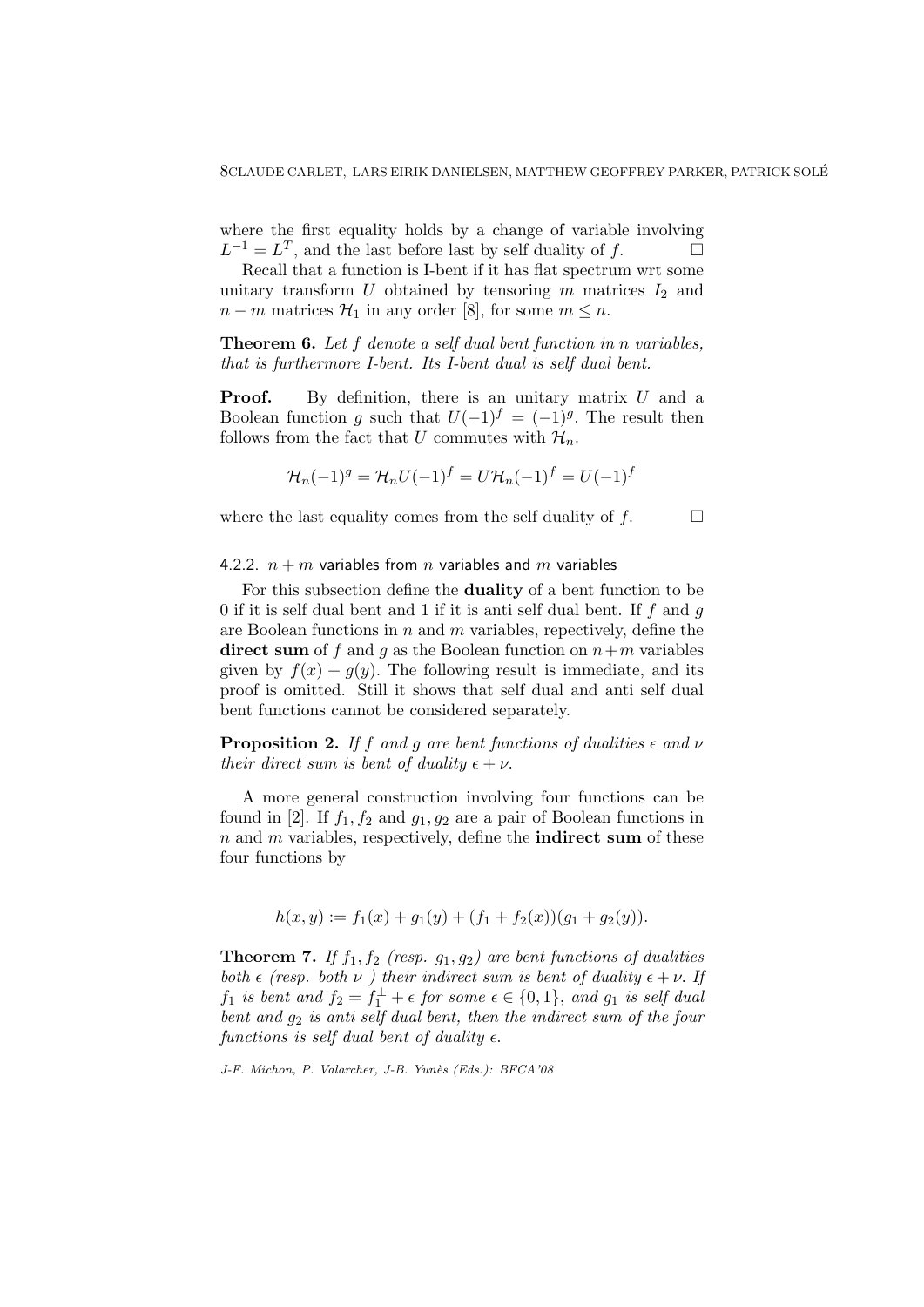Proof. The proof of the first assertion comes from the fact that the indirect sum is bent if all four functions are bent and in this case the dual function is obtained as the indirect sum of the duals of the four functions [2]. Writing  $f_i = f_i + \epsilon$ , and  $g_i = g_i + \nu$  for  $i = 1, 2$ , the result follows. The proof of the second assertion is similar and is omitted.

As an example of construction take  $g_1(y_1, y_2) = y_1 y_2$  which is self dual bent and  $g_2(y_1, y_2) = y_1y_2 + y_1 + y_2$  which is anti self dual bent. Let f be a bent function in n variables and put F (resp.  $\overline{F}$ ) its sign function (resp. the sign function of its dual). The vector  $(F, \tilde{F}, \tilde{F}, -F)$  is the sign function of a self dual bent function in  $n + 2$  variables. The vector  $(F, -\tilde{F}, -\tilde{F}, -F)$  is the sign function of a anti self dual bent function in  $n + 2$  variables. The observant reader will notice that the sign pattern of the above construction is the same as that of self dual bent and anti self dual bent functions in 2 variables. This leads to conjecture the existence of 20 different constructions of self dual bent functions in  $n + 4$  variables from bent functions in  $n$  variables.

## 5. A search algorithm

**Theorem 8.** Let  $n \geq 2$  be an even integer and Z be arbitrary in  $\{\pm 1\}^{n-1}$ . Define  $Y := Z + \frac{2H_{n-1}}{2n/2}$  $\frac{H_{n-1}}{2^{n/2}}Z$ . If Y is in  $\{\pm 1\}^{n-1}$ , then the vector  $(Y, Z)$  is the sign function of a self dual bent function in n variables.

We prepare for the proof by a linear algebra lemma.

**Lemma 1.** The spectrum of  $\mathcal{H}_n$  consists of the two eigenvalues  $\pm 1$ with the same mutiplicity  $2^{n-1}$ . A basis of the eigenspace attached to 1 is formed of the rows of the matrix  $(H_{n-1} + 2^{n/2}I_{2^{n-1}}, H_{n-1}).$ An orthogonal decomposition of  $\mathbb{R}^{2^n}$  in eigenspaces of  $H_n$  is

$$
\mathbb{R}^{2^n} = Ker(H_n + 2^{n/2}I_{2^n}) \oplus Ker(H_n - 2^{n/2}I_{2^n}).
$$

**Proof.** (of the Lemma) The minimal polynomial of  $\mathcal{H}_n$  is  $X^2-1$ , by symmetry of  $\mathcal{H}_n$  and the Hadamard property of  $H_n$ . Hence the spectrum. The multiplicity follows by  $Tr(\mathcal{H}_n) = 0$ . The matrix  $\mathcal{H}_n + I_n$  is a projector on the eigenspace attached to the eigenvalue 1. The said basis is, up to scale, the first  $2^{n-1}$  columns of that matrix. The last assertion follows by standard properties of symmetric real matrices.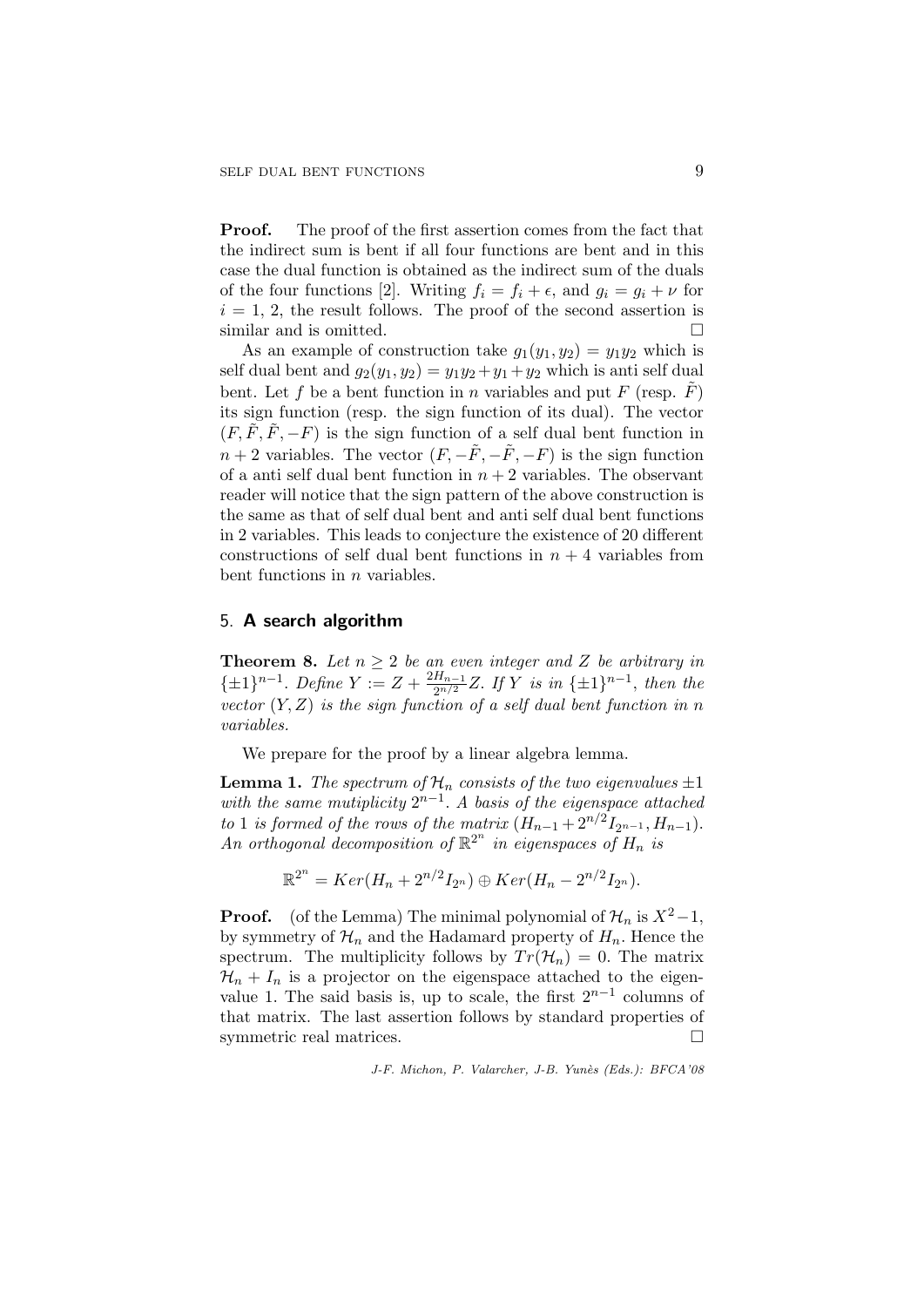**Proof.** By the Lemma, we need to solve for  $X$  with rational coordinates the system

$$
(H_{n-1} + 2^{n/2} I_{2^{n-1}})X = 2^{n/2} Y
$$
  

$$
H_{n-1} X = 2^{n/2} Z
$$

or, equivalently

$$
Z + X = Y
$$
  

$$
H_{n-1}X = 2^{n/2}Z
$$

The result follows by  $H_{n-1}^2 = 2^{n-1} I_{n-1}$ .

As an example we treat the case  $n = 2$ . We get  $Y = (2z_1 +$  $(z_2, z_1)^T$ . The condition  $y_1 = \pm 1$  forces  $z_1 = -z_2$ . We have two self dual bent functions of sign functions  $(z_1, z_1, z_1, -z_1)^T$ , with  $z_1 = \pm 1$ . We give an algorithm to generate all self dual bent functions of degree at most  $k$ .

#### Algorithm  $SDB(n, k)$

- (1) Generate all Z in  $RM(k, n-1)$ .
- (2) Compute all Y as  $Y := Z + \frac{2H_{n-1}}{2n/2}$  $\frac{H_{n-1}}{2^{n/2}}Z.$
- (3) If  $Y \in {\{\pm 1\}}^{n-1}$  output  $(Y, Z)$ , else go to next Z.

It should be noted that compared to brute force exhaustive search the computational saving is of order  $2^R$ , with

$$
R = 2^{n} - \sum_{j=0}^{k} {n-1 \choose j} = 2^{n-1} + \sum_{j=0}^{n-k-1} {n-1 \choose j}
$$

The next result shows that there is a one-to-one correspondence between self-dual and antiselfdual bent functions.

**Theorem 9.** Let  $n \geq 2$  be an even integer and Z be arbitrary in  $\{\pm 1\}^{n-1}$ . Define  $Y := Z + \frac{2H_{n-1}}{2n/2}$  $\frac{H_{n-1}}{2^{n/2}}Z$ . If Y is in  $\{\pm 1\}^{n-1}$ , then the vector  $(Z, -Y)$  is the sign function of a self dual bent function in n variables.

#### Proof.

Observe the identity

$$
(I_{2^{n-1}} + \frac{2H_{n-1}}{2^{n/2}})(I_{2^{n-1}} - \frac{2H_{n-1}}{2^{n/2}}) = -I_{2^{n-1}}.
$$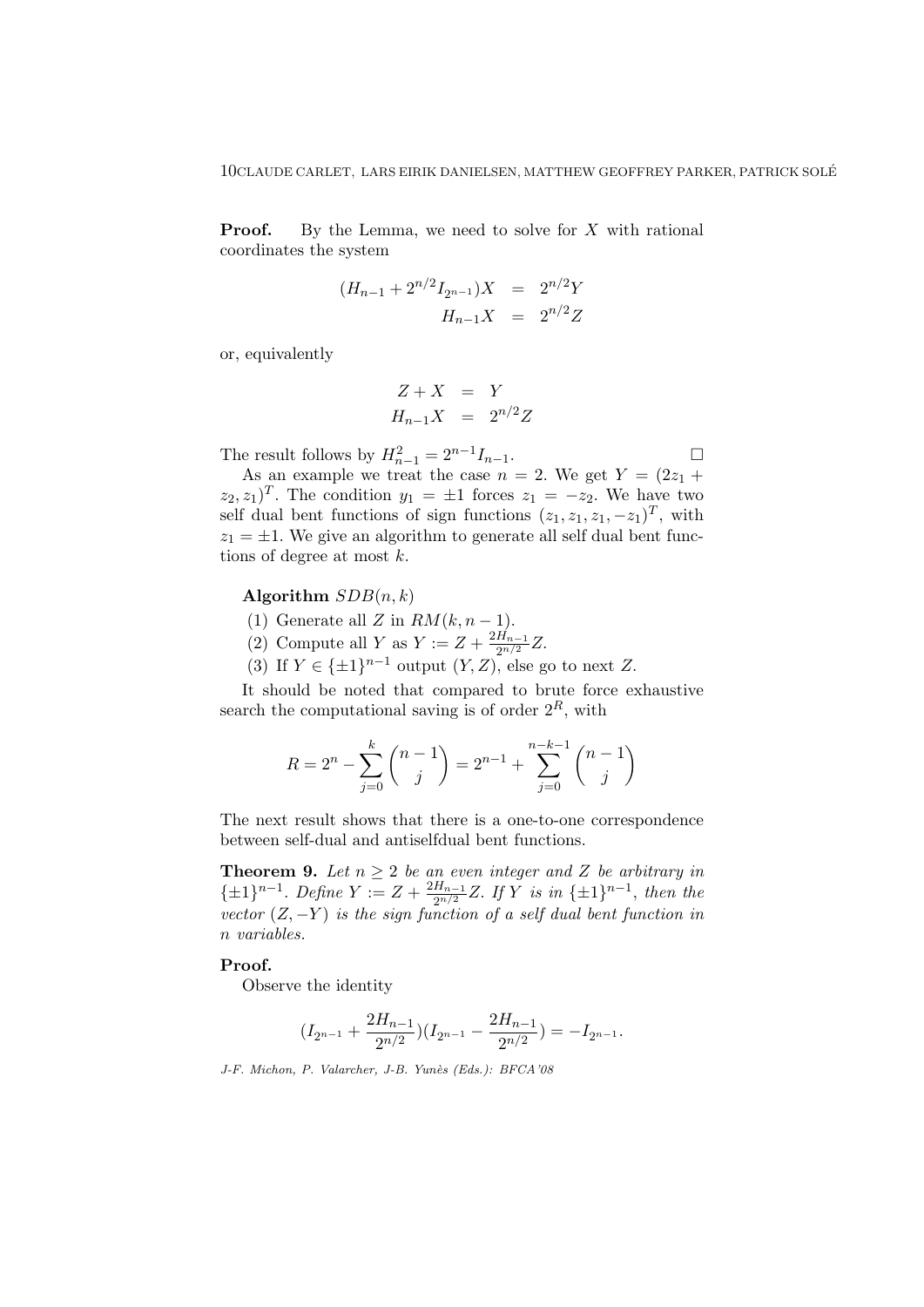From there we see that

$$
Z = Y' - \frac{2H_{n-1}}{2^{n/2}}Y'
$$

with  $Y' = -Y$ . By the analogue of Theorem 1 for antiselfdual bent functions the result follows.  $\hfill \square$ 

From this result follows a generation algorithm for antiselfdual bent functions of degree at most k.

#### Algorithm  $NSDB(n, k)$

- (1) Generate all Z in  $RM(k, n-1)$ .
- (2) Compute all Y as  $Y := Z \frac{2H_{n-1}}{2n/2}$  $\frac{H_{n-1}}{2^{n/2}}Z.$

(3) If  $Y \in {\{\pm 1\}}^{n-1}$  output  $(Y, Z)$ , else go to next Z.

Eventually, we point out a connection with plateaued functions. Recall that a Boolean function  $f$  on  $n$  variables is plateaued of order r if the entries of  $H_n(-1)^f$  are in module either zero or  $2^{n-r/2}$ .

**Theorem 10.** Let  $n \geq 2$  be an even integer and Z be arbitrary in  $\{\pm 1\}^{n-1}$ . Define  $Y := Z + \frac{2H_{n-1}}{2n/2}$  $\frac{H_{n-1}}{2^{n/2}}Z$ . If Y is in  $\{\pm 1\}^{n-1}$ , then both Y and Z are sign functions of plateaued Boolean functions of order  $n-2$  in  $n-1$  variables.

**Proof.** Observe that the entries of  $Y - Z$  take values in the set  $\{0, \pm 2\}$ , and, therefore the entries of Z in the set  $\{0, \pm 2^{n/2}\}$ . Similarly, by the proof of the preceding Theorem,  $Z := -Y +$  $2H_{n-1}$  $\frac{H_{n-1}}{2^{n/2}}Y$ . By the same argument as previous, the entries of Y are in the set  $\{0, \pm 2^{n/2}\}.$  $n/2$ .

## 6. Numerics

The following results were obtained by using the algorithms  $SDB(n, k)$  and  $NSDB(n, k)$  for  $n \leq 6$  and  $k \leq n/2$ . We consider the self-dual bent functions f and g to be equivalent when  $g(x) =$  $f(Ax + b) + b \cdot x + c$ , where  $AA^t = I$ ,  $b \in \mathbb{Z}_2^n$ , wt $(b)$  even, and  $c \in \mathbb{Z}_2$ .

#### 6.1. Two variables

There is one and only one self dual bent function in two variables up to complementation:  $(1, 1, 1, -1)$ , or  $x_1x_2$ . There is one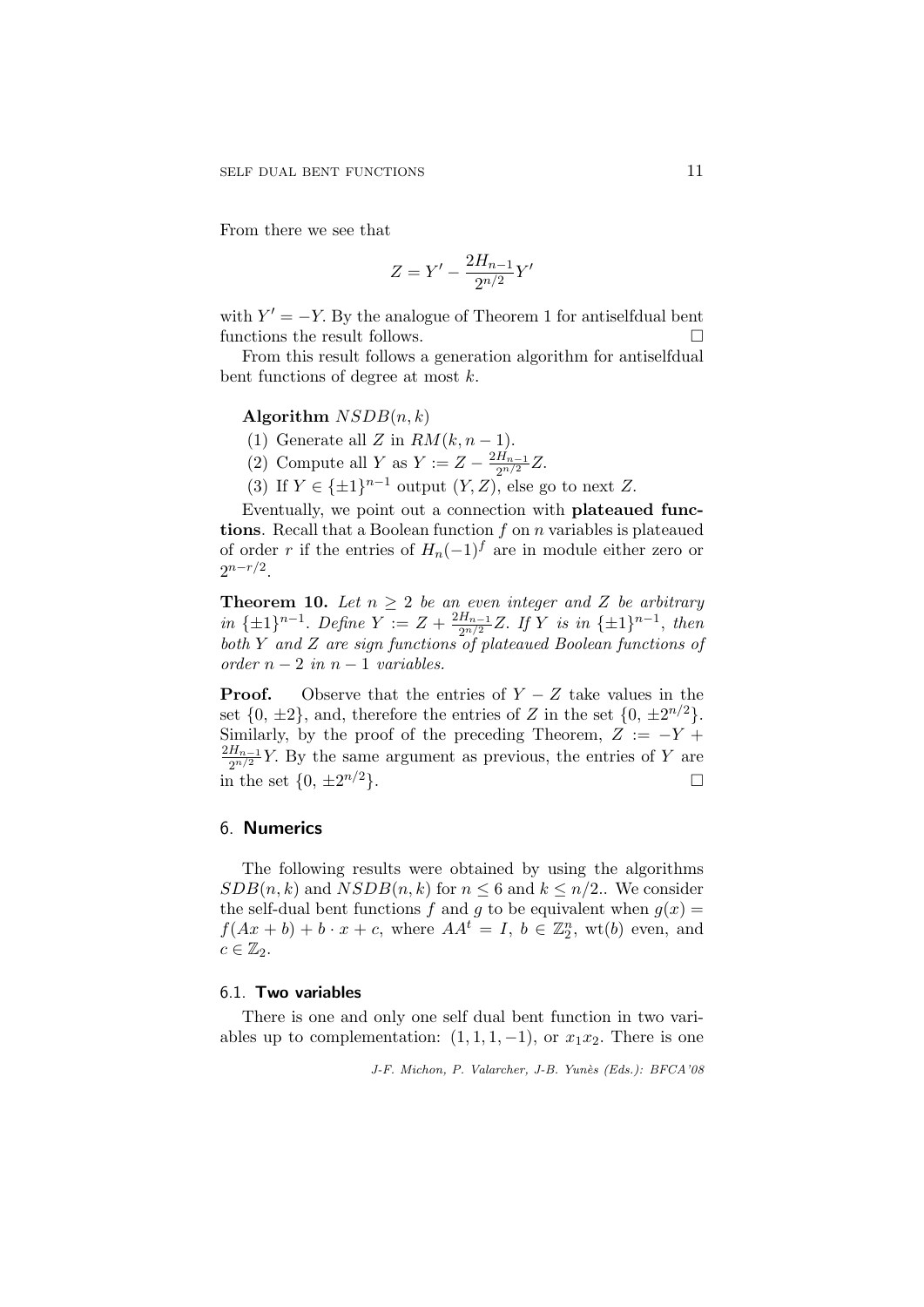and only one anti self dual bent function in two variables up to complementation  $(1, -1, -1, -1)$ .

## 6.2. Four and Six variables

We have classified all self-dual bent functions of up to 6 variables. Table [1](#page-11-0) gives a representative from each equivalence class, and the number of functions in each class. An expression like  $12 + 34$  denotes  $x_1x_2 + x_3x_4$ .

<span id="page-11-0"></span>Table 1. Self-Dual Bent Functions of 4 and 6 Variables

| Representative from equivalence class                                 | Size   |
|-----------------------------------------------------------------------|--------|
| 12                                                                    | 1      |
| Total number of functions of 2 variables                              | 1      |
| $12 + 34$                                                             | 12     |
| $12+13+14+23+24+34+1$                                                 | 8      |
| Total number of functions of 4 variables                              | 20     |
| $12 + 34 + 56$                                                        | 480    |
| $12+34+35+36+45+46+56+3$                                              | 240    |
| $12+13+14+15+16+23+24+25+26+34+35+36+45+46+56+1+2$                    | 32     |
| $134 + 234 + 156 + 256 + 12 + 35 + 46 + 56$                           | 11,520 |
| $126+136+125+135+246+346+245+345+12+15+26+34+36+45+56$                | 5760   |
| $126+136+145+135+246+236+245+345+12+15+25+34+36+46+56$                | 23,040 |
| $456 + 356 + 145 + 246 + 135 + 236 + 124 + 123 + 15 + 26 + 34 + 35 +$ | 1440   |
| $36 + 45 + 46 + 3$                                                    |        |
| $123+124+134+126+125+136+135+234+236+235+146+145+156+$                | 384    |
| $246+245+346+345+256+356+456+14+25+36+45+46+56+1+2+3$                 |        |
| Total number of functions of 6 variables                              | 42,896 |

## 6.3. Eight variables

We have classified all quadratic self-dual bent functions of 8 variables. Table [2](#page-12-0) gives a representative from each equivalence class, and the number of functions in each class.

## 7. Conclusion and open problems

In this work we have explored the class of self dual bent functions and characterized it by the Rayleigh quotient of the Hadamard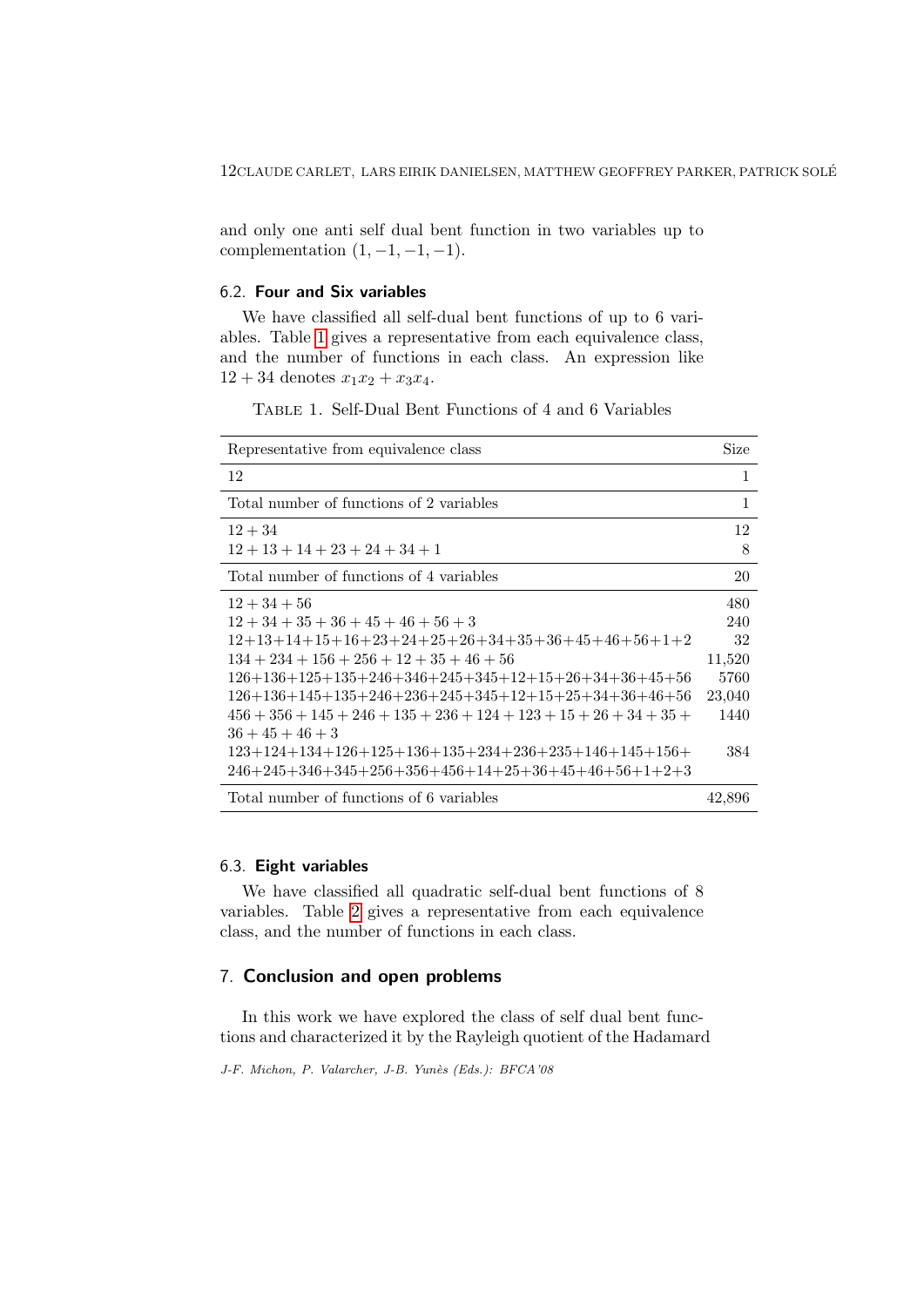<span id="page-12-0"></span>Table 2. Quadratic Self-Dual Bent Functions of 8 Variables

| Representative from equivalence class                                                     | Size                     |
|-------------------------------------------------------------------------------------------|--------------------------|
| $12+34+56+78$<br>$12+34+56+57+58+67+68+78+5$<br>$13+14+15+26+27+28+34+35+45+67+68+78+1+2$ | 30,720<br>15,360<br>2048 |
| Number of quadratic functions of 8 variables                                              | 48.128                   |

matrix of Sylvester type. It would be interesting to obtain lower bounds on the Rayleigh quotient of Boolean functions in an odd number of variables. We have determined all self dual bent functions in at most 6 variables and all quadratic self dual bent functions for 8 variables. In general characterizing the class of quadratic self dual bent functions is a difficult problem. The open question is to know if there is more than the Maiorana MacFarland type of §4.1. We also have given some symmetries that preserve the self dual class in §4.2. It would be interesting to know if there are no more. More connections with the theory of self dual binary codes, for instance weight enumerators, is a goal worth pursuing.

#### References

- [1] C. Carlet, Boolean Functions for Cryptography and Error Correcting Codes, chapter in Boolean methods and models Cambridge University Press (Peter Hammer and Yves Crama eds), to appear.
- [2] C. Carlet, On the secondary constructions of resilient and bent functions, Proceedings of the Workshop on Coding, Cryptography and Combinatorics 2003, K. Feng, H. Niederreiter and C. Xing Eds., pp. 3-28, Progress in Comp. Sc. and Appl. Logic, Birkhäuser Verlag, 2004.
- [3] Lars Eirik Danielsen and Matthew G. Parker, Edge Local Complementation and Equivalence of Binary Linear Codes, Designs, Codes and Cryptography, to appear in 2008.
- [4] James W. Demmel, Applied Numerical Linear Algebra, SIAM Philadelphia, PA, 1997.
- [5] J.F. Dillon, Elementary Hadamard Difference Sets, Ph;D. thesis, Univ. of Maryland, 1974.
- [6] H. Dobbertin. Construction of bent functions and balanced Boolean functions with high nonlinearity. Fast Software Encryption, Second International Workshop, Lecture Notes in Computer Science 1008, pp. 61-74, 1995.
- [7] Gerald J. Janusz, Parametrization of self-dual codes by orthogonal matrices,Finite Fields and Their Applications Volume 13, Issue 3, July 2007, Pages 450-491